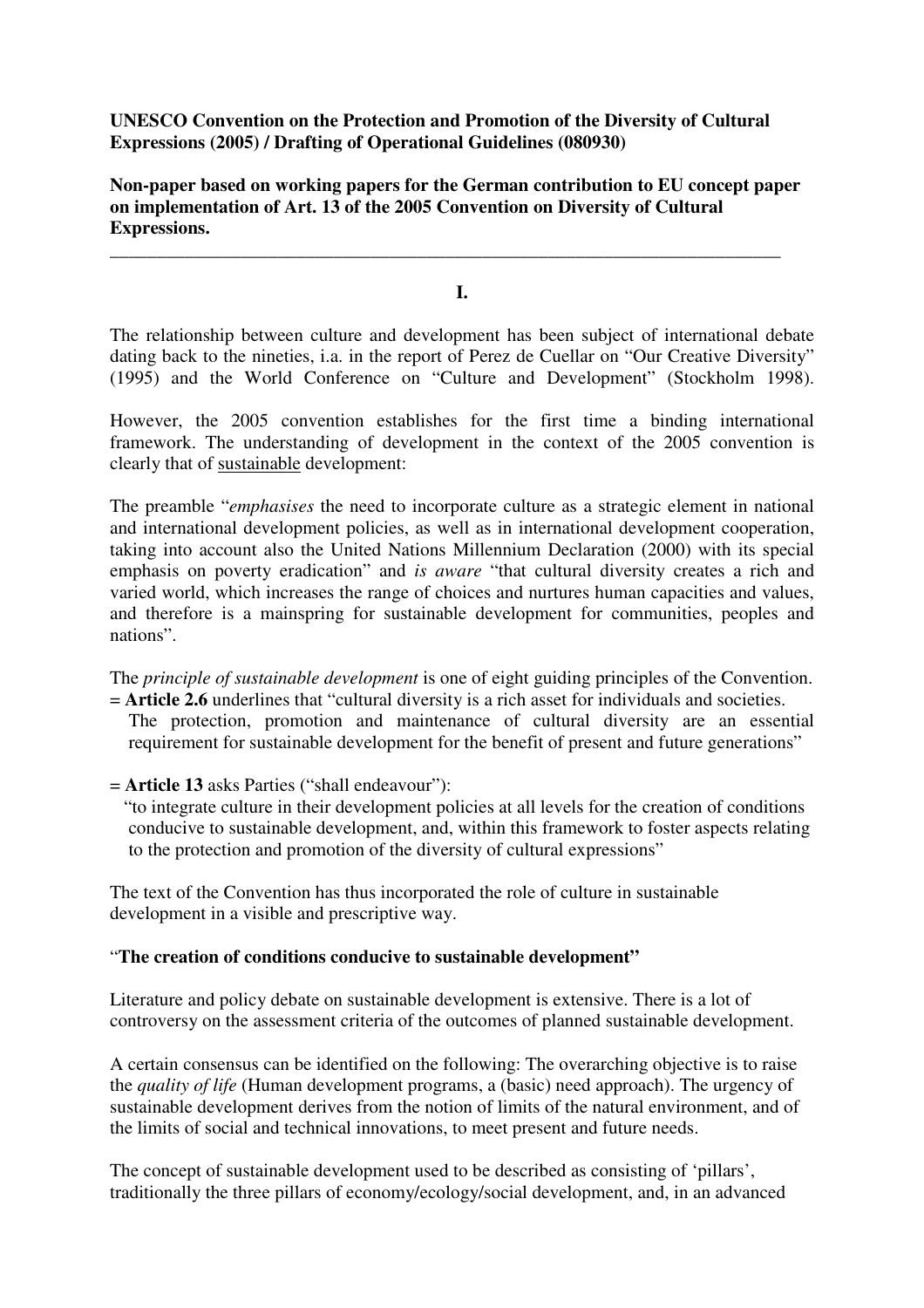understanding, adding culture as a fourth pillar. Sustainable development strategies, planning and management on a systems base is needed.

The *sustainable development framework*, read in the perspective of the 2005 UNESCO Convention, could combine activities in five areas which are interrelated and reinforce each other mutually:

- Good governance (diversity/integrity, public sector reform, a greater use of rulesbased systems to govern economic, political, environmental, social and cultural affairs)
- The emergence of a dynamic cultural sector
- Economic well-being (pro poor equitable growth)
- Social development (social services, social innovation)
- Ecological and environmental aspects ( e.g., management, zero emission, behavioural attitudes, lifestyle-changes)

*Equality between men and women* is a transversal issue which is relevant in all five areas as well as for the overall framework of sustainable development.

The integration of culture into development policies that aim at sustainable development requires a reappraisal of development policies and strategies in place. In this context following elements may be considered as building on the sustainable framework outlined above.

- Culture as an *asset*: Protection, promotion and maintenance of cultural diversity as essential requirement for sustainable development
- Culture and *cultural liberty* (human rights and democracy as standards and as transversal activities, contributing to governance reform )
- Culture as a *sector approach* (governance), e.g. country strategies and other public policy measures which foster the emergence of a dynamic cultural sector (specified in more detail in the draft Operational Guidelines of Articles 6 and 7 in particular)
- Culture stimulating the *creative and entrepreneurial spirit*, thus broadening the knowledge base, the imagination and the search for solutions and *change* towards more sustainable modes of production, use of energy, transport, reproduction, consumption and life styles, including social innovation
- Culture in the sense of promoting the idea of *independent cultural industries*, drawing inspiration from sustainability strategies in other sectors, i.e. the development of small and medium enterprise, the development of regional marketing structures
- Culture as contributing to *innovation and change* towards more sustainable modes of production, use of energy, transport, reproduction, consumption and life styles, including social innovation
- The importance of culture for activating, safeguarding and transmitting *knowledge systems* which are a prerequisite for sustainable modes of production, distribution and consumption in all spheres of society (farming, crafts, industry, services etc)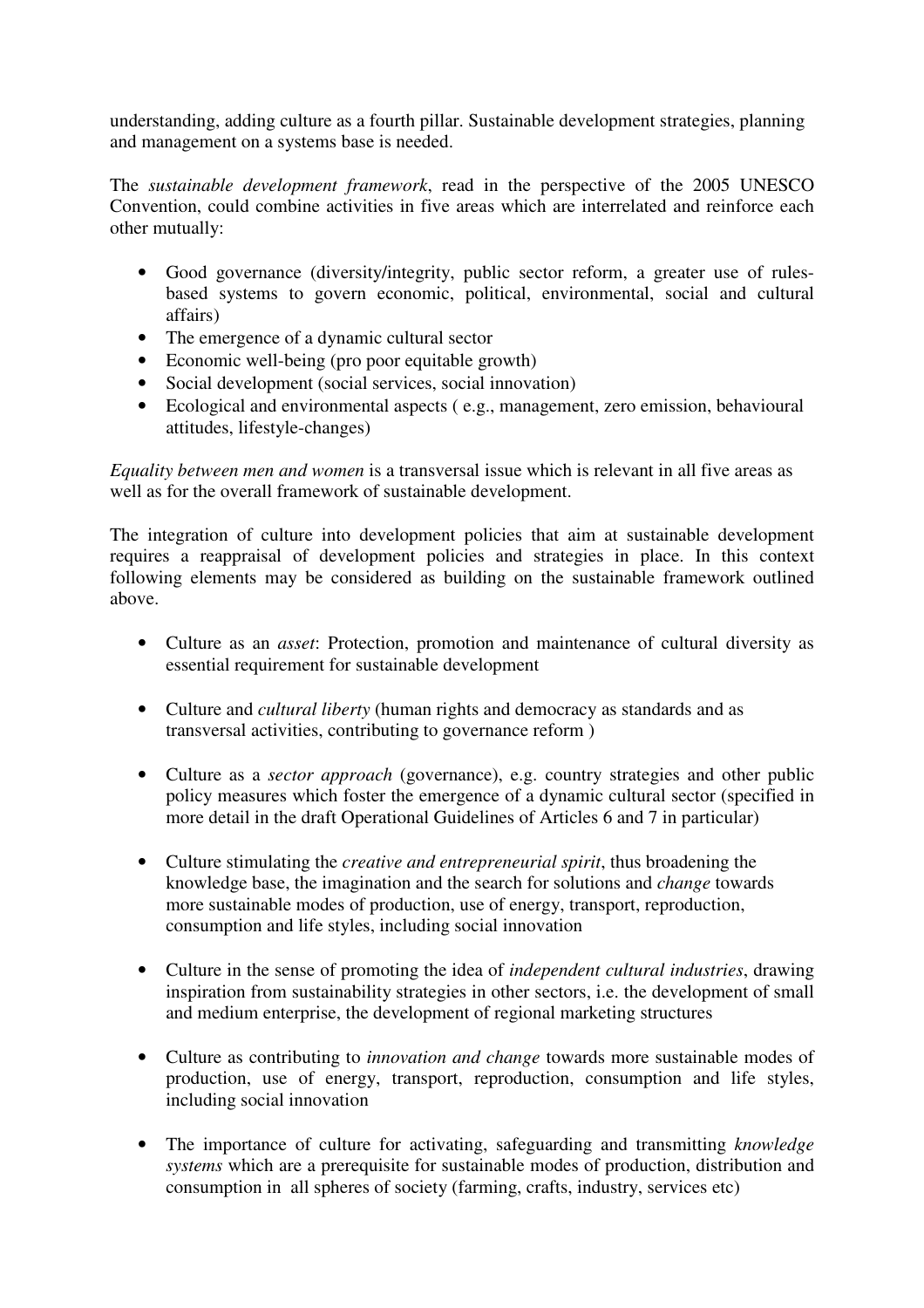- Culture in the sense of providing *role models and leadership* for sustainable development
- Culture in the sense of developing an understanding of *the sustainability dimension* of the modes of creation, production, distribution, dissemination, access / enjoyment / consumption *of cultural goods and/or services and of cultural activities* at large,
- using *assessment and audit tools* e.g. on emission, e.g. on the use of natural resources, e.g. on energy consumption, e.g. transportation distances, e.g. solid waste treatment, e.g. green purchasing etc
- to make *the "ecological rucksack*" of cultural activities, goods and services visible (e.g. performance, e.g. popular carnivals, e.g. films, e.g. books, e.g. CDs vs. MP3s) and *document good practice*.

## **II.**

The (Draft) Operational Guidelines for the 2005 Convention should aim to be as precise as possible to guide policy initiatives of Parties and action by Civil Society and Private partners. Ideally, they should indicate how to transform the *Principles and Objectives* of the Convention into *targeted action*, establishing a base line and setting standards how to advance in achieving those objectives.

However, the Draft Operation Guidelines are not a stand-alone document. At this point in time, their key elements can only reflect the current state of achievements in the field of development policy and of sustainable development strategies, including the empirical indicators available so far.

## The **notion of development policies** refers to

- National development strategies where they exist, with a focus on developing countries (compare e.g. the 2005 Paris Declaration)
- Development policies in the broader sense, i.e. reaffirm the importance of the link between culture and development for all countries, hence including innovation policies, sustainability strategies, regional and social policies, economic and trade policies, Education and Research policies, Communication and Information strategies (compare the Lisbon Strategy and similar frameworks)
- Development Cooperation policies (as a central mode of delivery in international cooperation between OECD countries and Developing countries).

Over the last twenty years, there has been major evolution regarding the measurement of the state of development. The Human Development Indicator, launched in 1990, has quickly become a key benchmark, more recently developed further into the notion of Sustainable Human Development Indicator. OECD has begun to include a chapter on "the quality of life" in its annual fact books, giving more detailed data on the relations between culture, economic prosperity and quality of life (OECD Fact book 2007). A number of indicators has also been developed in order to better assess the state of inequality in a given country / society (e.g. the GINI indicator and others).

As a *medium-term perspective in the intent of developing further and monitor results efforts in the area of "culture and development"*, including notably the implementation of the 2005